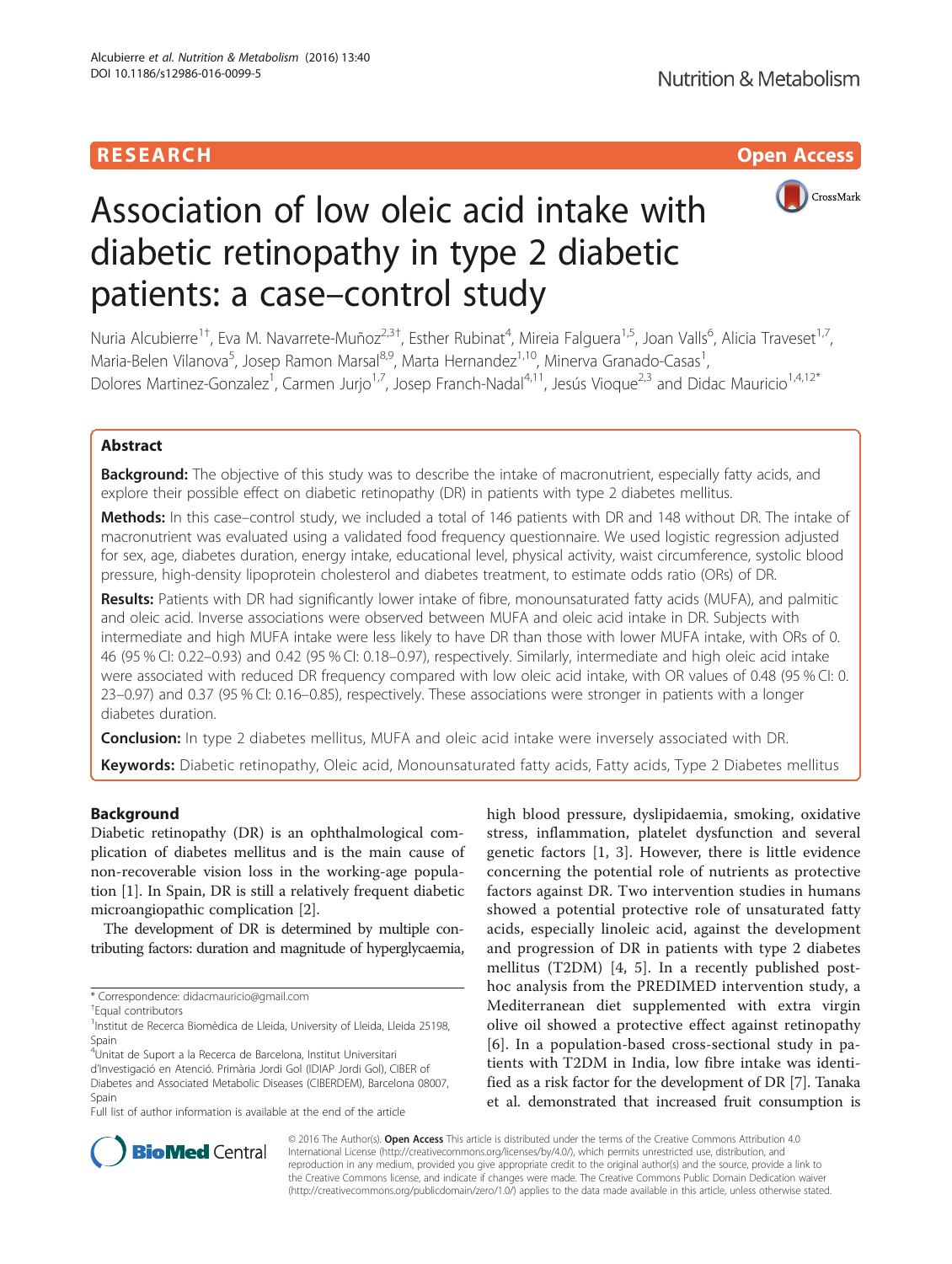associated with a lower incidence of DR in a cohort of Japanese patients with T2DM who followed a low-fat, energy-restricted diet [\[8](#page-6-0)]. In a small cross-sectional study, diabetic patients without retinopathy had higher fibre and carbohydrate intake and a lower proportion of dietary energy from protein than their counterparts with retinopathy [[9\]](#page-6-0). However, these results are far from consistent.

In this study, we describe the intake of macronutrients, especially fatty acids, and explore their association with diabetic retinopathy (DR).

## Methods

## Study design and subjects

In this case–control study, we included a total of 146 type 2 diabetic patients with DR and 148 type 2 diabetic patients without DR. All of the participants were aged 40 to 75 years. The primary recruitment of the cases took place within the previously published diabetic retinopathy screening and treatment program of the Department of Ophthalmology [\[10](#page-6-0)]. Participants in that former study were offered dietary questionnaires to participate in this study, and only 5 declined (response rate: 98.3 %). Retinopathy status was assessed and classified by an experienced ophthalmologist following an international clinical classification system [\[11\]](#page-6-0). The presence of the following advanced diabetes complications was an exclusion criterion: renal disease (macroalbuminuria or renal insufficiency) and cardiovascular disease. These exclusion criteria were defined in the initial design of the study as they are known to affect quality of life which was one of the main outcomes of the original study [\[10](#page-6-0)]. The recruitment process took place between March 2010 and January 2013. The local ethics committee approved the study, and all study subjects signed a written informed consent form.

#### Clinical and socio-demographic variables

A detailed description of the methodology of assessment of the clinical variables was recently published [[10](#page-6-0)]. The following socio-demographic and clinical characteristics were collected: age, sex, diabetes duration, self-reported ethnic group, smoking habits, physical activity, level of education, blood pressure, lipid profile, antidiabetic treatments, antihypertensive and hypolipidaemic treatments, and glycated haemoglobin (HbA1c).

## Dietary data

Food and nutrient intake was assessed using a 101-food item semiquantitative food frequency questionnaire (FFQ) (available at:<http://bibliodieta.umh.es/cfa-101-inma>). The FFQ was an adapted version of the questionnaire by Willett et al. [[12](#page-6-0)] and validated for Spanish populations [[13](#page-6-0)]. The mean correlation coefficients between the nutrient intakes

estimated using prospectively collected diet records and those estimated with the FFQ were 0.47 for validity and 0.40 for reproducibility [\[14](#page-6-0)]. The questionnaires were released to and controlled by one of the researchers (N.A.) on an individual basis. Participants were asked to report how often, on average, they had consumed each food item over the past year. Serving sizes were specified for each food item in the food frequency questionnaire (FFQ). The questionnaire offered nine options for frequency of consumption for each food, ranging from "never or less than once a month" to "6 or more times/day". Nutrient values for each food in the questionnaire were mainly obtained from food composition tables of the US Department of Agriculture and supplemented with Spanish sources [\[15](#page-6-0), [16\]](#page-6-0).

## Sample size

The inclusion of a minimum of 146 individuals in each group (DR and no DR patients) was sufficient to achieve an 80 % statistical power (β = 0.2) with a 5 % significance level  $(α = 0.05)$  to detect a difference of at least 40 g in the carbohydrate intake, 81 mg in cholesterol intake, and 3.2 g in fibre intake (assuming standard deviations of 104.5, 215.0 and 8.3, respectively). The data for standard deviations were based on the results published in a previous study conducted in Spain [\[17\]](#page-6-0).

#### Statistical analysis

Means (and standard deviations) and absolute and relative frequencies (in percentages) were computed for quantitative and qualitative variables, respectively. The differences in the clinical and sociodemographic characteristics between the DR and no DR patients were assessed using a Chi-squared test or Fisher's exact test for comparison of qualitative variables and Student's t test for comparison of quantitative variables. Logistic regression analyses were fitted to assess the association between the macronutrient intake, especially fatty acids, and DR adjusted for sex, age, diabetes duration and energy intake. In a subsequent model we also adjusted for all significant covariates in the univariate analysis ( $p$  value < 0.20), such as educational level, physical activity, waist circumference, systolic blood pressure, high-density lipoprotein cholesterol (HDL-cholesterol) and diabetes treatment. Tests for linear trends in the tertiles of nutrient intake were evaluated introducing the variable (1, 2, 3) as a continuous term in the logistic regression models. To explore the effect of the duration of diabetes (categorization based on a median diabetes duration  $\leq 8$  years vs  $> 8$  years) on the association between macronutrients and DR, the models were stratified by duration of diabetes.

# Results

Table [1](#page-2-0) shows the clinical and socio-demographic characteristics of the study participants according to DR status.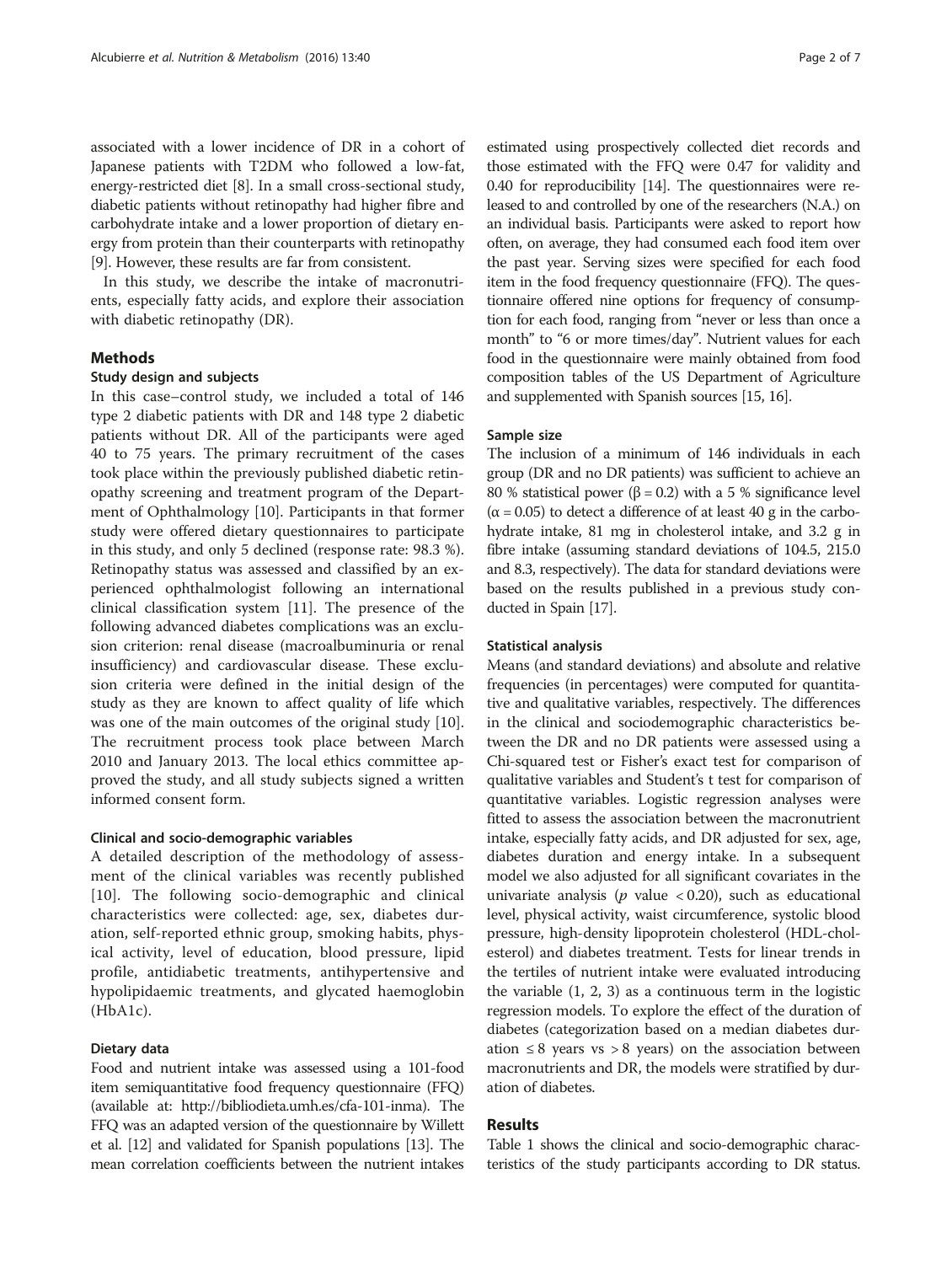| Characteristics                                   | No DR        | - 1- - -<br>DR | p value |
|---------------------------------------------------|--------------|----------------|---------|
|                                                   | $(n = 148)$  | $(n = 146)$    |         |
| Age (years), mean (SD)                            | 57.9 (10.3)  | 60.5(8.8)      | 0.021   |
| Men, % (n)                                        | 52.0 (77)    | 50.0 (73)      | 0.816   |
| Non Caucasian, % (n)                              | 3.4(5)       | 4.1(6)         | 0.769   |
| Educational level, % (n)                          |              |                | 0.001   |
| $\leq$ Primary                                    | 60.8 (90)    | 77.4 (113)     |         |
| Secondary                                         | 27.0 (40)    | 20.5 (30)      |         |
| University                                        | 12.2(18)     | 2.1(3)         |         |
| Tobacco use, % (n)                                |              |                | 0.629   |
| Never smoker                                      | 45.3 (67)    | 50.7 (74)      |         |
| Former smoker                                     | 33.8 (50)    | 29.5 (43)      |         |
| Current smoker                                    | 20.9 (31)    | 19.9 (29)      |         |
| Physical activity,% (n)                           |              |                | 0.045   |
| Active                                            | 66.2 (98)    | 55.9 (81)      |         |
| Sedentary                                         | 33.8 (50)    | 44.1 (64)      |         |
| HbA1c (%), mean (SD)                              | 7.3(1.2)     | 8.3(1.4)       | < 0.001 |
| Diabetes duration (years),<br>mean (SD)           | 7.1(5.5)     | 14.1 (9.9)     | < 0.001 |
| Body mass index, Kg/m <sup>2</sup> ,<br>mean (SD) | 31.3(5.1)    | 32.0 (5.5)     | 0.273   |
| Waist circumference (cm),<br>mean (SD)            | 104.2 (11.9) | 107.8 (11.9)   | 0.010   |
| Systolic blood pressure<br>(mmHg), mean (SD)      | 134.3 (15.5) | 145.0 (19.9)   | < 0.001 |
| Diastolic blood pressure<br>(mmHg), mean (SD)     | 76.5 (10.5)  | 77.1 (11.1)    | 0.628   |
| Total cholesterol<br>(mg/dL), mean (SD)           | 185.7 (36.6) | 184.8 (36.1)   | 0.822   |
| HDL-cholesterol (mg/dL),<br>mean (SD)             | 48.5 (10.7)  | 52.1 (15)      | 0.021   |
| LDL-cholesterol (mg/dL),<br>mean (SD)             | 111 (30.7)   | 106.9(30.1)    | 0.182   |
| Triglycerides (mg/dL)                             | 138.6 (81.8) | 140.5 (120)    | 0.879   |
| Diabetes treatment, % (n)                         |              |                | < 0.001 |
| Oral agents                                       | 64.2 (95)    | 43.8 (64)      |         |
| Insulin + oral agents                             | 8.8 (13)     | 41.8 (61)      |         |
| Insulin                                           | 2.7(4)       | 12.3 (18)      |         |
| Diet only                                         | 24.3 (36)    | 2.1(3)         |         |

<span id="page-2-0"></span>Table 1 Clinical characteristics of patients with diabetic retinopathy (DR) and patients with no retinopathy (no DR)

\* p-value from Chi-squared or Fisher's exact tests for comparison of qualitative variables and Student's t tests for comparison of quantitative variables. SD standard deviation, HbA1c glycated haemoglobin, HDL-cholesterol high-density lipoprotein cholesterol, LDL-cholesterol low-density lipoprotein cholesterol

Patients with DR were older and had a lower education level. Patients with DR also had a longer diabetes duration, were more frequently treated with insulin, and had higher HbA1c concentrations than patients without DR.

The mean daily nutrient intakes were very similar in patients with DR and patients without DR (Table 2).

Table 2 Mean daily nutrient intake of patients with diabetic retinopathy (DR) and those without retinopathy (no DR)

| Nutrient intake                    | No DR<br>$(n = 148)$ | D <sub>R</sub><br>$(n = 146)$ | p-value <sup>*</sup> |
|------------------------------------|----------------------|-------------------------------|----------------------|
| Energy intake (kcal)               | 2198 (581)           | 2088 (581)                    | 0.105                |
| Protein (g)                        | 108.3 (30.1)         | 107.1 (37.4)                  | 0.776                |
| Carbohydrate (g)                   | 232 (76)             | 222.1 (79.6)                  | 0.275                |
| Fibre (g)                          | 28.3(8)              | 26.3(7.4)                     | 0.032                |
| Total fat (g)                      | 92(27)               | 85.7 (28.8)                   | 0.054                |
| Saturated fatty acids (g)          | 25.2(9)              | 23.1 (10)                     | 0.052                |
| Monounsaturated<br>fatty acids (g) | 43.6 (12.8)          | 39.9 (14.2)                   | 0.018                |
| Polyunsaturated<br>fatty acids (g) | 16.1(7.0)            | 16(7.7)                       | 0.842                |
| Omega 3 (g)                        | 1.77(0.71)           | 1.78(1.05)                    | 0.921                |
| Omega 6 (g)                        | 14.2(6.6)            | 14(7.2)                       | 0.817                |
| Trans fat (g)                      | 1.13(0.94)           | 1.05(0.97)                    | 0.503                |
| Palmitic acid (g)                  | 15.1(4.7)            | 13.9(5.2)                     | 0.043                |
| Stearic acid (g)                   | 5.92(2.16)           | 5.49(2.83)                    | 0.145                |
| Oleic acid (g)                     | 41.2 (12.2)          | 37.5 (13.5)                   | 0.016                |
| Linoleic acid (g)                  | 14.1(6.6)            | 13.9 (7.2)                    | 0.813                |

 $p^*$ p-value for Student's t test. All values are means (SD). SD: standard deviation

However, the patients with DR showed a lower intake of fibre, monounsaturated fatty acids, and palmitic and oleic acid.

The adjusted logistic regression analysis revealed that there was an inverse linear association between monounsaturated fatty acid intake tertiles and DR ( $p = 0.034$ ) and between oleic acid intake tertiles and DR ( $p = 0.017$ ). The fully adjusted ORs (95%CIs) for categories of intermediate and high monounsatured fatty acid consumption compared with the low consumption were 0.46 (0.22–0.93) and 0.42 (0.18–0.97), respectively. In addition, adjusted ORs (95 % CIs) for categories of intermediate and high oleic acid consumption compared with the low consumption were 0.48 (0.23–0.97) and 0.37 (0.16–0.85), respectively. Assessing monounsaturated fatty acid and oleic acid consumption as continuous variables, there was evidence of an inverse association, but these associations were of borderline significance (Table [3\)](#page-3-0).

In table [4](#page-4-0), the results of the analyses of the association of nutrient intake with DR stratified by the diabetes duration ( $\leq$  8 years vs > 8 years) are shown. The OR values did not materially change in the associations, but the intakes of monounsaturated fatty acids and oleic acid were inversely associated with DR in the participants with a duration of diabetes > 8 years.

## **Discussion**

The findings of the present study indicate that in type 2 diabetic patients from our region, the presence of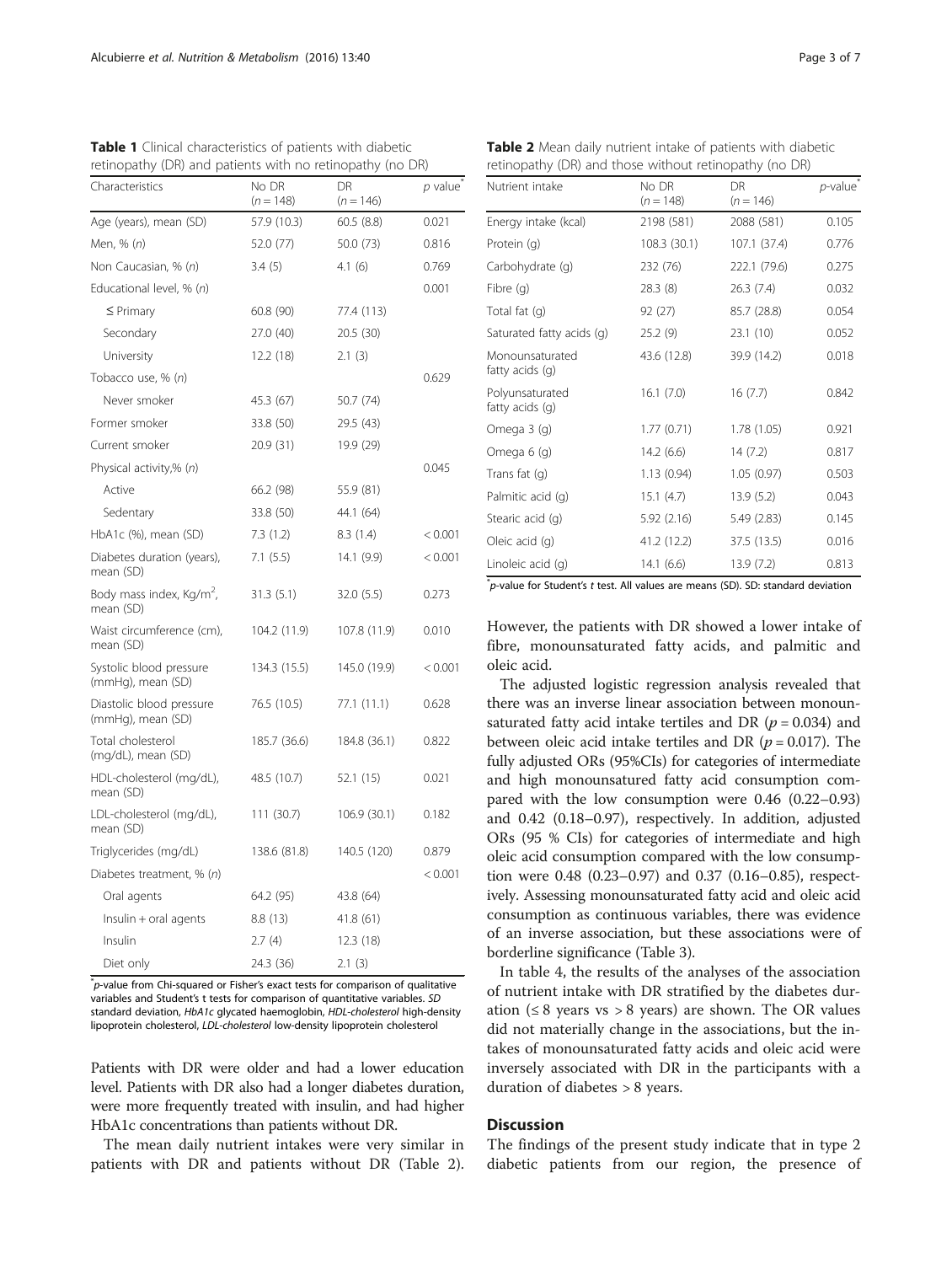<span id="page-3-0"></span>Table 3 Association between macronutrient intake and diabetic retinopathy (DR) in case–control study

| Nutrient intake                  |               | No DR/DR | OR <sup>a</sup> (95 % CI) | $p$ -trend $^{\rm b}$ | OR <sup>c</sup> (95 % CI) | p-trend <sup>b</sup> |
|----------------------------------|---------------|----------|---------------------------|-----------------------|---------------------------|----------------------|
| Energy intake (kcal)             | Per 1000 cals | 148/146  | 0.81 (0.52; 1.26)         |                       | 0.76 (0.48; 1.23)         |                      |
|                                  | $\leq 1849$   | 46/52    | 1.00                      | 0.364                 | 1.00                      | 0.377                |
|                                  | $1850 - 2272$ | 47/51    | 0.77(0.41; 1.45)          |                       | 0.80 (0.40; 1.59)         |                      |
|                                  | $\geq$ 2273   | 55/43    | $0.75$ $(0.40; 1.40)$     |                       | $0.73$ $(0.37; 1.46)$     |                      |
| Protein (g)                      | Per 10 g      | 148/146  | 1.03 (0.92; 1.14)         |                       | 1.03(0.91;1.17)           |                      |
|                                  | $\leq 92.9$   | 48/49    | 1.00                      | 0.865                 | 1.00                      | 0.645                |
|                                  | 93.0-117.6    | 51/48    | 0.98 (0.51; 1.90)         |                       | 1.15 (0.56; 2.37)         |                      |
|                                  | $\geq$ 117.7  | 49/49    | 1.09 (0.46; 2.56)         |                       | 1.24 (0.49; 3.16)         |                      |
| Carbohydrate (q)                 | Per 100 g     | 148/146  | 1.49 (0.80; 2.77)         |                       | 1.58 (0.80; 3.12)         |                      |
|                                  | ≤ 189.6       | 45/53    | 1.00                      | 0.859                 | 1.00                      | 0.729                |
|                                  | 189.7-234.0   | 47/51    | 0.95 (0.49; 1.82)         |                       | 1.09 (0.53; 2.23)         |                      |
|                                  | $\geq$ 234.1  | 56/42    | 0.93(0.39; 2.21)          |                       | 1.18 (0.45; 3.09)         |                      |
| Fibre (g)                        | Per 10 g      | 148/146  | 0.74(0.47;1.15)           |                       | $0.83$ (0.50; 1.36)       |                      |
|                                  | $\leq$ 23.4   | 41/56    | 1.00                      | 0.301                 | 1.00                      | 0.421                |
|                                  | $23.5 - 29.2$ | 51/48    | 0.67 (0.36; 1.27)         |                       | 0.55(0.28; 1.11)          |                      |
|                                  | $\geq$ 29.3   | 56/42    | $0.69$ $(0.33; 1.46)$     |                       | $0.76$ (0.33; 1.76)       |                      |
| Total fat (g)                    | Per 10 g      | 148/146  | 0.83(0.69;1.01)           |                       | $0.86$ (0.70; 1.06)       |                      |
|                                  | $\leq 76.3$   | 43/54    | 1.00                      | 0.194                 | 1.00                      | 0.275                |
|                                  | $76.4 - 96.2$ | 52/46    | $0.53$ $(0.27; 1.06)$     |                       | 0.59(0.27; 1.25)          |                      |
|                                  | $\geq 96.3$   | 53/46    | 0.58 (0.24; 1.39)         |                       | 0.60 (0.23; 1.55)         |                      |
| Saturated fatty acids (q)        | Per 10 g      | 148/146  | $0.56$ (0.33; 0.95)       |                       | $0.64$ (0.36; 1.14)       |                      |
|                                  | $\leq$ 19.2   | 45/53    | 1.00                      | 0.052                 |                           | 0.133                |
|                                  | $19.3 - 26.6$ | 45/52    | 0.81(0.41; 1.61)          |                       | $0.63$ $(0.30; 1.33)$     |                      |
|                                  | $\geq$ 26.7   | 58/41    | $0.42$ (0.18; 1.00)       |                       | 0.49 (0.19; 1.26)         |                      |
| Mono-unsaturated fatty acids (g) | Per 10 g      | 148/146  | $0.76$ (0.58; 1.01)       |                       | 0.74(0.55;1.00)           |                      |
|                                  | $≤ 36.0$      | 39/59    | 1.00                      | 0.050                 | 1.00                      | 0.034                |
|                                  | $36.1 - 46.2$ | 53/45    | 0.53 (0.28; 1.01)         |                       | 0.46 (0.22; 0.93)         |                      |
|                                  | $\geq 46.3$   | 56/42    | 0.49(0.23; 1.03)          |                       | $0.42$ (0.18; 0.97)       |                      |
| Poly-unsaturated fatty acids (g) | Per 10 g      | 148/146  | 1.12 (0.72;1.74)          |                       | 1.27 (0.80;2.02)          |                      |
|                                  | $\leq$ 12.3   | 45/53    | 1.00                      | 0.804                 | 1.00                      | 0.900                |
|                                  | $12.4 - 16.6$ | 52/46    | $0.74$ $(0.38; 1.45)$     |                       | $0.84$ (0.41; 1.75)       |                      |
|                                  | $\geq$ 17.7   | 51/47    | 0.91 (0.40; 2.07)         |                       | 1.07 (0.44; 2.64)         |                      |
| Omega 3 (g)                      | Per 1 g       | 148/146  | 1.11(0.80; 1.55)          |                       | 0.99(0.69; 1.41)          |                      |
|                                  | $≤1.43$       | 50/48    | 1.00                      | 0.909                 | 1.00                      | 0.927                |
|                                  | $1.44 - 1.91$ | 47/51    | 1.14(0.61; 2.15)          |                       | 1.25 (0.62; 2.52)         |                      |
|                                  | $\geq$ 1.92   | 51/47    | 0.95(0.45; 2.00)          |                       | 0.95(0.41; 2.16)          |                      |
| Omega 6 (g)                      | Per 10 g      | 148/146  | 1.09(0.70; 1.71)          |                       | 1.27 (0.79;2.05)          |                      |
|                                  | $\leq 10.3$   | 43/55    | 1.00                      | 0.634                 | 1.00                      | 0.851                |
|                                  | $10.4 - 14.8$ | 56/42    | $0.61$ $(0.31; 1.19)$     |                       | $0.77$ $(0.37; 1.60)$     |                      |
|                                  | $\geq$ 14.9   | 49/49    | $0.83$ $(0.37; 1.87)$     |                       | 1.10(0.45; 2.67)          |                      |
| Trans fat (g)                    | Per 1 g       | 148/146  | 1.03 (0.73; 1.45)         |                       | 1.12 (0.76; 1.65)         |                      |
|                                  | $\leq 0.61$   | 41/56    | 1.00                      | 0.325                 | 1.00                      | 0.810                |
|                                  | $0.62 - 1.09$ | 54/45    | $0.64$ $(0.34; 1.22)$     |                       | $0.64$ $(0.32; 1.31)$     |                      |
|                                  | $\geq 1.10$   | 53/45    | $0.70$ $(0.38; 1.46)$     |                       | 0.93(0.41; 2.07)          |                      |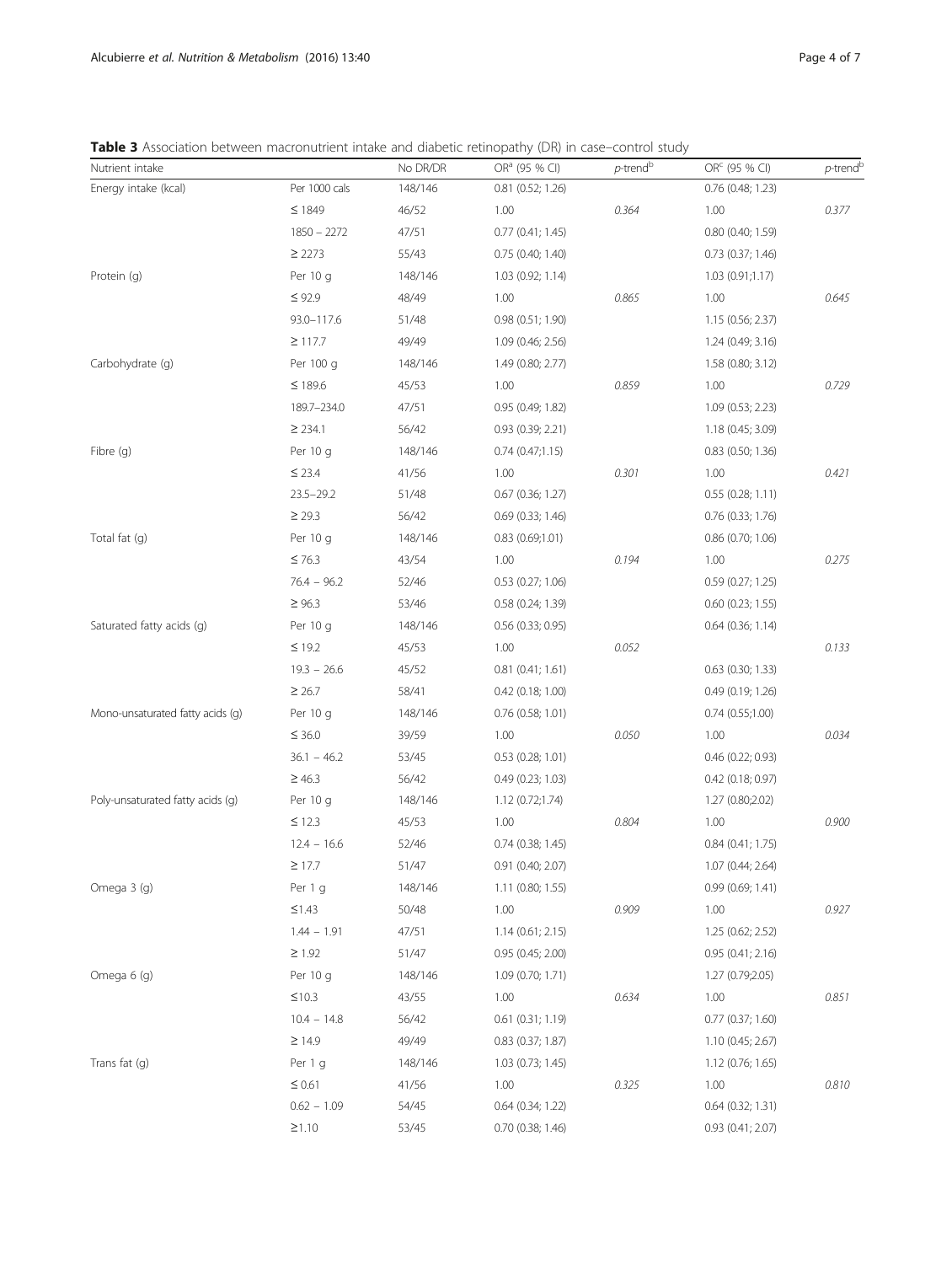| Palmitic acid (g) | Per 10 g      | 148/146 | 0.27(0.09; 0.80)    |       | $0.32$ (0.10; 1.06) |       |
|-------------------|---------------|---------|---------------------|-------|---------------------|-------|
|                   | $\leq$ 12.1   | 44/53   | 1.00                | 0.029 | 1.00                | 0.077 |
|                   | $12.2 - 15.8$ | 45/54   | 0.82(0.42; 1.60)    |       | 0.67(0.32; 1.41)    |       |
|                   | $\geq 15.9$   | 59/39   | 0.35(0.14; 0.87)    |       | 0.41(0.15; 1.01)    |       |
| Stearic acid (q)  | Per 1 g       | 148/146 | $0.92$ (0.76; 1.12) |       | 0.98(0.81; 1.20)    |       |
|                   | $\leq 4.52$   | 41/56   | 1.00                | 0.050 | 1.00                | 0.131 |
|                   | $4.53 - 6.26$ | 52/47   | 0.55(0.28; 1.09)    |       | 0.43(0.20; 0.92)    |       |
|                   | $\geq 6.27$   | 55/43   | $0.43$ (0.18; 1.00) |       | 0.49(0.19; 1.25)    |       |
| Oleic acid (g)    | Per 10 g      | 148/146 | 0.76(0.57; 1.00)    |       | 0.74(0.54; 1.01)    |       |
|                   | $\leq$ 32.2   | 38/59   | 1.00                | 0.019 | 1.00                | 0.017 |
|                   | $32.3 - 43.6$ | 52/47   | $0.56$ (0.29; 1.06) |       | 0.48(0.23; 0.97)    |       |
|                   | $\geq 43.6$   | 58/40   | $0.41$ (0.20; 0.88) |       | 0.37(0.16; 0.85)    |       |
| Linoleic acid (q) | Per $10q$     | 148/146 | 1.09 (0.70; 1.71)   |       | 1.27 (0.79; 2.05)   |       |
|                   | $\leq 10.3$   | 43/55   | 1.00                | 0.512 |                     | 0.909 |
|                   | $10.4 - 14.7$ | 55/43   | 0.61(0.31; 1.19)    |       | 0.77(0.37; 1.61)    |       |
|                   | $\geq$ 14.8   | 50/48   | 0.77(0.35; 1.72)    |       | 0.95(0.39; 2.31)    |       |

<span id="page-4-0"></span>Table 3 Association between macronutrient intake and diabetic retinopathy (DR) in case–control study (Continued)

<sup>a</sup>Adjusted for sex, age, diabetes duration and energy intake. <sup>b</sup>p value for linear trends examined using likelihood ratio tests. <sup>c</sup>Adjusted for sex, age, diabetes duration, energy intake, educational level, physical activity, waist circumference, systolic blood pressure, HDL-cholesterol and diabetes treatment. No DR Diabetic no retinopathy, DR diabetic retinopathy, OR Odds ratio

diabetic retinopathy is related to a lower intake of oleic acid. Low oleic acid intake showed a clear relationship with diabetes duration, revealing that the association between the low intake of this nutrient in patients with retinopathy increased as the disease duration lengthened.

However, in a study with a cross-sectional design it is not possible to differentiate the relative contributions of disease duration and specific dietary intakes. Additionally, the effect of long-term hyperglycemia to the development of DR can only be explored in a long-term

Table 4 Odds ratios (OR) and corresponding 95 % confidence interval (CI) of diabetic retinopathy (DR) by nutrient intake according to duration of diabetes

|                                     |              | All cases (148/146)       | Duration of diabetes<br>≤ 8 years (102/53) | Duration of diabetes<br>$> 8$ years (46/93) |  |
|-------------------------------------|--------------|---------------------------|--------------------------------------------|---------------------------------------------|--|
| Nutrient intake                     |              | OR <sup>a</sup> (95 % CI) | OR <sup>a</sup> (95 % CI)                  | OR <sup>a</sup> (95 % CI)                   |  |
| Energy intake (kcal)                | Per 1000 cal | $0.76$ $(0.48; 1.23)$     | $0.76$ $(0.41; 1.39)$                      | $0.85$ $(0.39; 1.86)$                       |  |
| Protein (q)                         | Per 10 g     | $1.03$ (0.91; 1.17)       | 1.05 (0.90; 1.21)                          | 1.07 (0.82; 1.39)                           |  |
| Carbohydrate (q)                    | Per 100 g    | 1.58 (0.80; 3.12)         | $0.86$ $(0.34; 2.20)$                      | 3.05 (0.96; 9.72)                           |  |
| Fibre (g)                           | Per 10 g     | $0.83$ $(0.50;1.36)$      | $0.42$ (0.19; 0.93)                        | 1.44(0.69; 3.03)                            |  |
| Total fat (q)                       | Per 10 g     | $0.86$ $(0.70; 1.06)$     | 1.08 (0.80; 1.47)                          | $0.70$ $(0.51; 0.97)$                       |  |
| Saturated fatty acids (q)           | Per 10 g     | $0.64$ $(0.36; 1.14)$     | $0.83$ $(0.40; 1.72)$                      | $0.43$ $(0.18; 1.05)$                       |  |
| Mono-unsaturated<br>fatty acids (q) | Per 10 g     | $0.74$ $(0.55; 1.00)$     | 1.17(0.76; 1.80)                           | $0.49$ (0.30; 0.81)                         |  |
| Poly-unsaturated<br>fatty acids (q) | Per $10q$    | 1.27(0.80; 2.02)          | 1.07(0.54; 2.11)                           | 1.42 (0.69; 2.91)                           |  |
| Omega 3 (g)                         | Per 1 g      | 0.99(0.69; 1.41)          | $1.23$ (0.71; 2.14)                        | 0.59(0.25; 1.39)                            |  |
| Omega 6 (g)                         | Per 10 g     | 1.27 (0.79; 2.05)         | 1.01 (0.50; 2.04)                          | 1.50(0.71; 3.17)                            |  |
| Trans fat $(q)$                     | Per 1 g      | $1.12$ (0.76; 1.65)       | 1.24(0.67; 2.30)                           | 0.95(0.54; 1.67)                            |  |
| Palmitic acid (q)                   | Per 10 g     | $0.33$ $(0.10;1.06)$      | $1.03$ (0.23; 4.71)                        | $0.10$ (0.01; 0.62)                         |  |
| Stearic acid (q)                    | Per 1 g      | 0.98(0.81;1.20)           | 1.05 (0.84; 1.32)                          | $0.80$ $(0.55; 1.17)$                       |  |
| Oleic acid (q)                      | Per 10 g     | 0.74(0.54;1.01)           | 1.16(0.74; 1.80)                           | 0.49(0.29; 0.81)                            |  |
| Linoleic acid (q)                   | Per 10 g     | 1.27 (0.79;2.05)          | 1.01 (0.50; 2.03)                          | 1.50 (0.71; 3.18)                           |  |

a<br>Adjusted for sex, age, diabetes duration, energy intake, educational level, physical activity, waist circumference, systolic blood pressure, HDL-cholesterol and diabetes treatment. CI interval confidence, OR Odds ratio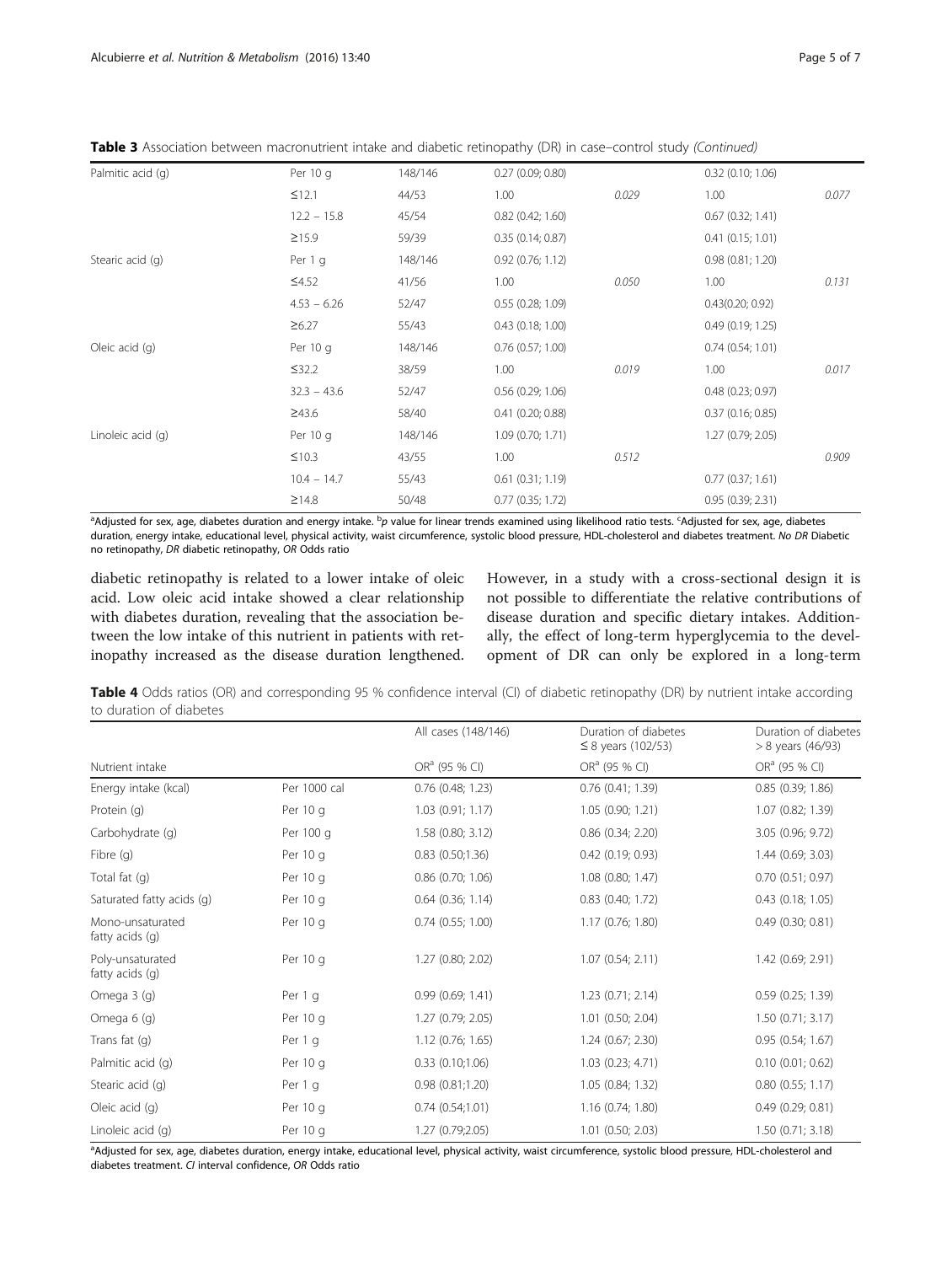prospective study. Oleic acid represents more than 90 % of the monounsaturated fatty acid intake of these patients, with the consumption of olive oil being the main source in Spain. Although the patients with retinopathy also showed a lower saturated fat intake, this association did not reach statistical significance.

A potential role of unsaturated fatty acids was initially described in two intervention studies carried out in the 1980s [[4](#page-6-0), [5](#page-6-0)]. The first study showed a preventive effect of a linoleic acid – rich diet on the development of microangiopathy and the progression of diabetic retinopathy in T2DM [[4](#page-6-0)]. The second intervention study confirmed the protective role of a high polyunsaturated fatty acid diet compared with a low-carbohydrate diet in the development of retinopathy in T2DM patients [[5](#page-6-0)]. A recent post hoc analysis of a cohort of patients with type 2 diabetes in the PREDIMED trial described a potential protective effect between MedDiet supplemented with extra virgin olive oil and prevention of diabetic retinopathy [\[6](#page-6-0)]. Our results also illustrate an association between the presence of DR and intake of monounsaturated fatty acids and oleic acid in patients with T2DM, without other late diabetic complications, in the same geographical area. A previous prospective study in Spain showed the potential protective role of polyunsaturated and monounsaturated fatty acids in the development of diabetic complications in a small sample of patients with type 1 and type 2 diabetes [[18\]](#page-6-0) Olive oil is one of the main components of the Mediterranean diet, a diet that has demonstrated a significant effect in the prevention of cardiovascular disease [\[19](#page-6-0)]. Current and previous results point to the protective role that poly- and monounsaturated fatty acids may have, not only on macrovascular but also on microvascular beds of diabetic subjects. Additionally, although oleic acid is the main component of olive oil, many other substances in this fat source, especially anti-oxidants and antiinflammatory polyphenols, could play a neuroprotective role in the retina [\[20](#page-6-0)–[22](#page-6-0)]. A higher consumption of extra virgin olive oil, with a high content in oleic acid and polyphenols, could have exerted anti-inflammatory effects with a beneficial impact on the onset and progression of retinal damage.

Concerning other dietary fat components, we did not find an association with omega-3 fatty acid intake or polyunsaturated fatty acids. Although these fatty acids have been shown to have anti-inflammatory properties, potentially involved in the pathogenesis of DR, we could not find an association. The results showed a lower palmitic acid intake also in patients with DR. This seems to be related, at least in part, to a lower intake of saturated fat in patients with DR. However, after adjustment for potential confounding variables, this association disappeared (Table [3](#page-3-0)). Nevertheless, we can not rule out a potential association of other components of dietary fat in

the development of retinopathy, especially in populations with different patterns of fat intake.

Previous studies have described associations of fruit consumption, higher fibre and carbohydrate intake, and lower protein intake with a protective effect on retinopathy [[7](#page-6-0)–[9](#page-6-0)]. However, we were not able to show any difference in protein, fibre or carbohydrate intake between the patients with and without retinopathy after adjusting for confounding factors. Except for the three intervention studies mentioned above, all other studies in this area, including ours, have been cross-sectional. Therefore, prospective studies are needed, as are intervention trials using olive oil nutritional supplementation to target populations with diabetic retinopathy and other eye diseases.

The main limitation of our study is its cross-sectional design, which prevents the adoption of any conclusions about the causality of any nutritional factors in retinopathy. We also acknowledge that patients with DR had distinct clinical characteristics. Some of these clinical features are intrinsically associated with diabetic retinopathy, e.g., hypertension and longer diabetes duration, which is in turn associated with poorer glycaemic control and more complex hypoglycaemic treatment regimens. Additionally, we were unable to detect other habits or external factors that may have been associated with the lower consumption of specific nutrients. However, the clinical characteristics of the studied patients are similar to those recently described in our region [[2](#page-6-0)]. Additionally, it should be noted that this study was performed in patients from just one province in Spain; thus, the current results may not be generalized to other populations with a different pattern of monounsaturated fatty acid and/or oleic acid intake. Finally, the dietary intake was evaluated through a FFQ that evaluates foot intake only over the previous one-year period; however, we have shown that this FFQ is representative of previous longer time period food intake (up to 5 years) [[13](#page-6-0)].

## Conclusions

In conclusion, a low intake of monounsaturated fatty acids and oleic acid is associated with the presence of retinopathy in type 2 diabetic patients from the Mediterranean region. These and previous findings highlight the potential role of nutrients in the prevention of the development and/or progression of diabetic retinopathy. Further research is needed in this area, especially research based on prospective studies.

#### Abbreviations

CI, Confidence interval; DR, Diabetic retinopathy; FFQ, Food frequency questionnaire; FFQ, Food frequency questionnaire; HbA1C, Glycated haemoglobin; HDL-cholesterol, High-density lipoprotein cholesterol; MUFA, Monounsaturated fatty acids; OR, Odds ratio; SD, Standard deviation; T2DM, Type 2 diabetes mellitus